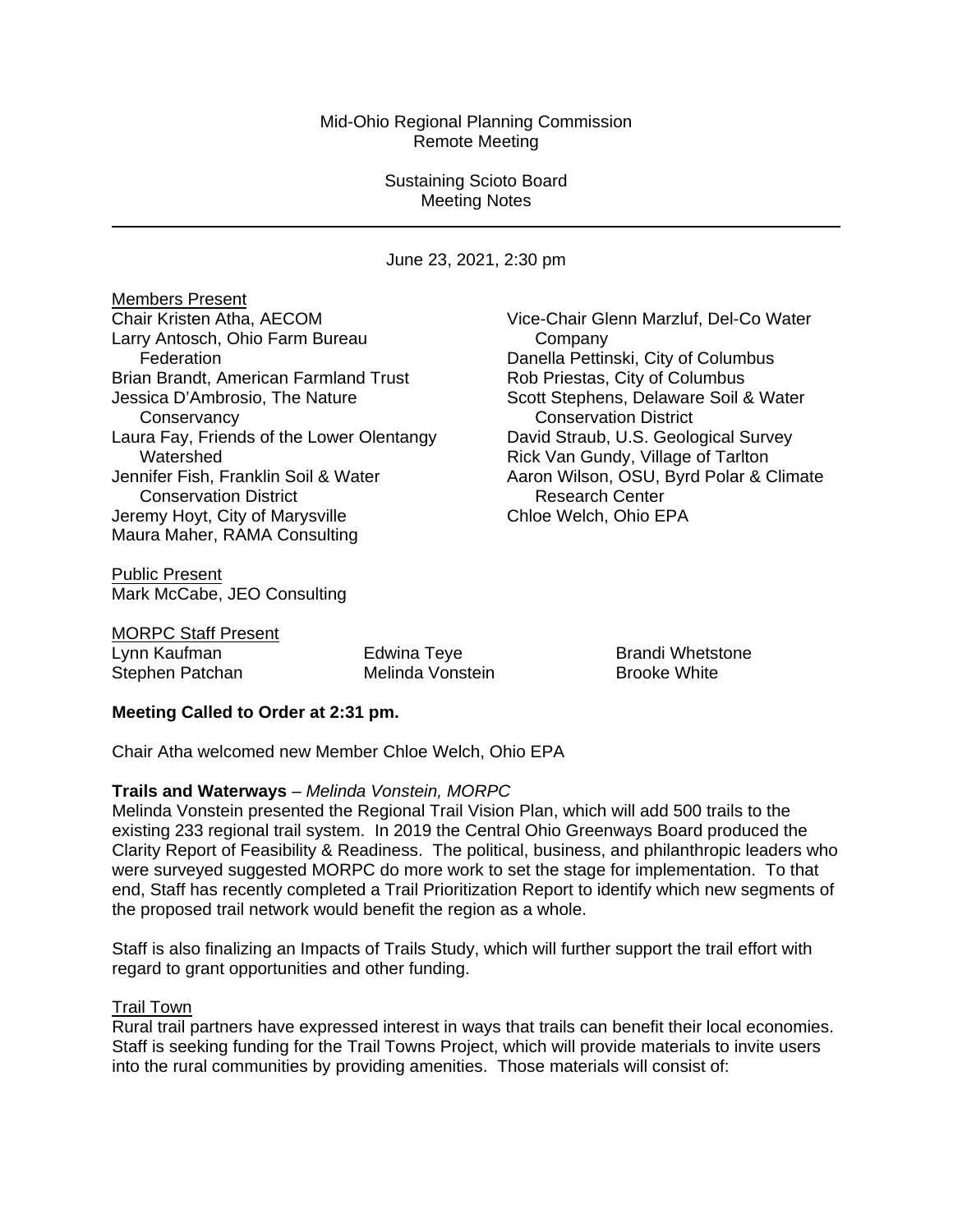Sustaining Scioto Board Meeting Notes, June 23, 2021 Page 2 of 3

Trail Town Guide Book

- Wayfinding and art installations;
- Infrastructure, such as lighting, bike parking, or water fountains;
- Local business collaborations; and
- Tourism activities.

#### Localized Trail Town Plans

• Plans for communities along the Ohio to Erie Trail

### RAPID 5

The RAPID 5 project, a public/private partnership aimed at reimagining what the five River Corridors in Franklin County could look like if they were developed as linear parks and open spaces is another part of this planning effort.

#### Design Guidelines / Subcommittee

Due to the extensive planned changes to the regional trail system, Melinda suggested amending MORPC's design standards to include design guidelines to address environmental and watershed concerns for trails.

Member Fay noted that FLOW is in the process of drafting guidelines; she will forward those guidelines to Melinda. Mark McCabe, JEO Consulting, added that ODOT and ODNR have guidelines that may be of help to MORPC.

Brooke White suggested that the Board create a temporary subcommittee to provide assistance on best practices address trails design guidelines. Members Fay and Stephens volunteered to serve on the subcommittee.

Vice-Chair Marzluf moved to create a limited subcommittee to specifically act as a resource for the Central Ohio Greenways Board to generate the set of guidelines for water proximity trails, Member Fay seconded the motion, motion carried.

**Agricultural & Rural Communities Outreach Team** *– Jessica d 'Ambrosio, Team Chair*  The Team has been tasked with creating opportunities to improve the relationship between the downstream and upstream communities in the Upper Scioto watershed.

Team Members and Staff are working to create a key informant survey focusing on agricultural leaders and decision makers, specifically soil and water district board supervisors, who are elected officials. The survey will be shared with Sustaining Scioto Board Members, and distributed to board supervisors in July.

A key informant survey to County Commissioners is also in process.

**Update on Precipitation Data for Water Infrastructure Planning Forum** *– Brooke White* The Forum is deemed a success, with 90 participants, and presenters from the State Climate Office of Ohio, the City of Columbus, the Northeast Regional Climate Center, the National Oceanic and Atmospheric Administration, and an Illinois State Climatologist.